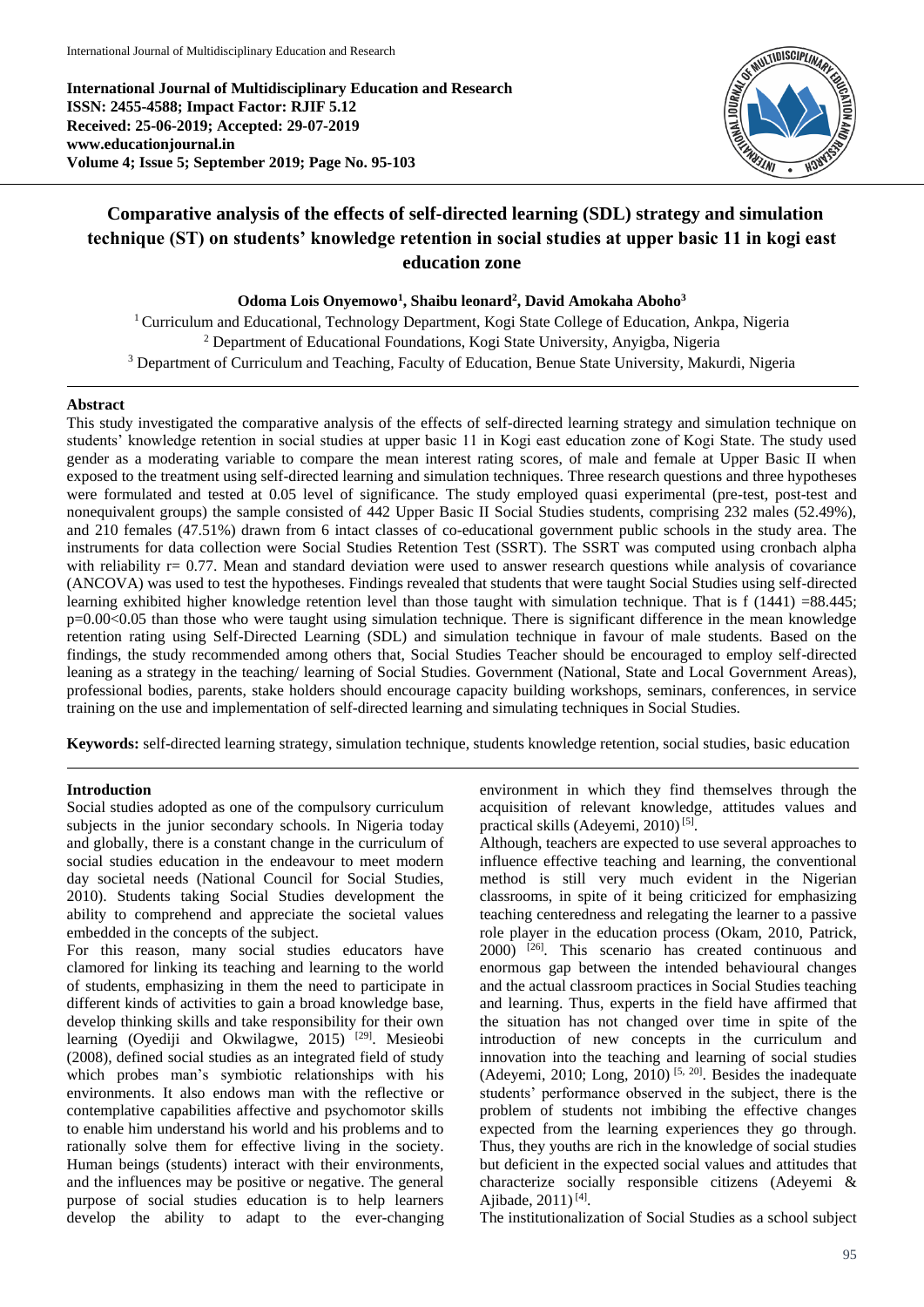rose out of the realization that the study of man and his environment was not adequately covered by single discipline in the social sciences. It is on this note that federal government of Nigeria in her National Policy on Education (FRN, 2013). Recognized Social Studies as one of the compulsory subjects in primary and post primary schools. It is also studied as a discipline in some of the higher institutions of learning in Nigeria (Federal Republic of Nigeria, 2013).

Despite its recognition, Odoma 2013<sup>[24]</sup>, Ikwumelu and Oyibe (2014) [18] observed that Social Studies has been part of educational curriculum in the United States of America (USA) for many years before its formal introduction into Nigeria educational curriculum in early 60s yet its philosophy, scope, content and methods of teaching have remained to both scholars and Social Studies teachers. Thus, opinions about what Social Studies should vary from country to country, even within a single nation, experts are divided on the question of the definition (Ikwumelu & Oyibe,  $2014$ )<sup>[18]</sup>.

Mezieobi (2008) [21] defined Social Studies as an integrated field of study which probes man's symbiotic relationships with his environments, endows man with the reflective or contemplative capacities, intellectual, affective, social and work skills to enable him understand his world and his problems and to rationally solve them for effective living in the society.

The general purpose of social studies is to help learners develop the ability to adapt to the ever-changing environment in which they find themselves through the acquisition of relevant knowledge, attitudes, values and practical skills (Adeyemi, 2010) [5]. With this is mind, Social Studies has been designed and introduced into the national curriculum of primary and secondary schools and made a compulsory subject in the current school structure, referred to as the Universal Basic Education (UBE).

Ironically, Social Studies has been implemented many years now without adequate success in terms of inculcating the right type of attitudes and values of good citizenship among the youths (Abdu-Raheem, 2012) [2]. The youths are rich in knowledge of Social Studies' concepts and facts but deficient in expected social values, attitudes and behaviours that characterize socially responsible citizens (Adeyemi & Ajibade, 2011)<sup>[4]</sup>. It is assumed that the deficiency arose from the way the subject was taught and learnt in the classroom. Some Social Studies educators have blamed teachers of using lecture method in teaching the subject that required interactive methods in a conducive social environment (Okam, 2010)<sup>[26]</sup>. The authors explain further that a teacher is expected to be a facilitator whose main function is to help learners to become active participants in their learning.

There are many research works supporting various instructional techniques which enhance teaching and learning as well as enhance interest, achievement and retention in Social Studies. (Chiodo & Byford, 2009; Russell & Waters, 2010, Essien Akpan & Obot 2015) [9, 31, <sup>11]</sup>. The instructional techniques intended to address in this study are: to compare self-directed learning and simulation learning strategies, as to which would best enhance interest, achievement and retention of Social Studies Students in Kogi East.

Self-Directed Learning (SDL) as a process in which individuals consciously take responsibility and initiatives

with or without the help of others to diagnose their learning needs, formulate learning goals, identity resources for learning, select and implement learning strategies and evaluate learning outcomes within a given framework, thereby becoming their own learning agents (Long, 2010; Grow, 1991; Guglielmino, 2013)<sup>[20, 14, 15]</sup>. The advantage of self-directed learning is a paradigm shift from teacher to learner-centeredness. That is, it removes the passive role students play and thus gave room for effective participation during the classroom teaching and learning. The students chose different learning objectives and performance outcome based on their personal interest and strengths.

When the teacher directs learning, learners tend to be more dependent-prone. In a self-directed learning situation, students take control over their learning experiences, challenge themselves by going beyond the easy familiar, think independently, plan and execute their own activities. These make them to exhibit curiosity and motivate interest, since they are given the opportunity to work independently

The term simulation technique entails the use of activities or materials that represent real life situation, past events, incidents or organization in such a way that pupils learned and understand more about them (Adegoke, 2013)  $[3]$ . It is a simplified model of a real-world situation. Simulation is simply pretence or an imitation device used to help learners discover how certain situations, circumstances or processes that affect human behaviour. Adeyemi (2010)  $^{[5]}$  as well as Glen and Johnson  $(2012)$ <sup>[13]</sup> described simulation as an unstructured situation in which learners improvise behaviour according to their assigned roles. The authors further say that simulation technique entails assigning students to unique roles within a group as the group addresses a series of issues. Simulation technique motivates pupils by keeping them actively engaged in the learning process which requires them to play roles. The authors asserted that simulation could make the teaching of Social Studies interesting and realistic which lead to acquisition of knowledge, skills and values necessary for the survival of the individual and the society at large.

Okereke and Onwukwe  $(2011)^{[27]}$  asserted that the use of simulation technique make students learn concept or material much better as they could discern situations for themselves and retain the knowledge acquired for a long period of time.

Retention as endurance of behavour which has been learned or acquired when the behaviour is not utilized, signified by being able to recall, relearn, recognized or reproduce the behavour (Nathan, 2014)  $[22]$ . It is the preservation of memory within the mind. It is also the act or power of remembering things, or a preservative factor of the mind. The mind acquires the material of knowledge through sensation and perception.

These acquired material needed to be preserved and retained in the mind inform of image for knowledge to develop. Whenever a stimulus occurs retained images are reviewed or reproduced to make memory possible. This depicts that Social Studies concept should personate the students in such a way or method that will touch their consciousness. Would these be achieved and retained through self-directed learning and or simulation technique? The achievement of some school out of omission, retention result of learning efficiency of male and female may be different. This provided the ground for channeling students into prescribe gender activities. For instance, the grouping of subjects in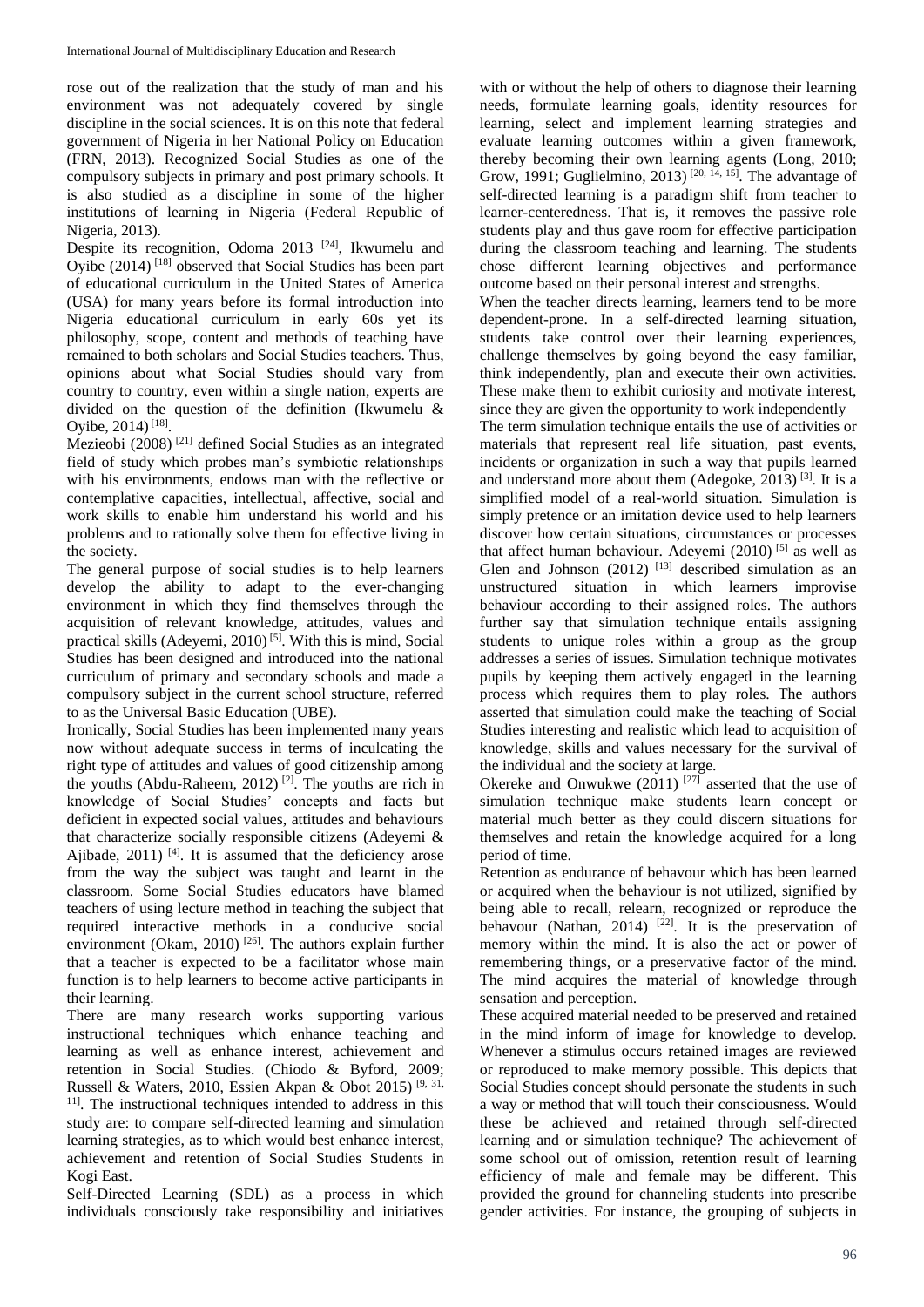our school encourages stereotype choice of subjects, such as home economic for girl and woodwork for boy (Abdulraheem  $2012$ <sup>[2]</sup>. Thus, retention level of male and female in Social Studies may differ since there are some specific roles for male and other roles specifically for female. However, the study sought to use SDL and Simulation technique for treatment in Social Studies concepts whether they will influence the retention level of male and female Social Studies students at Upper Basic II in Kogi east. Gender roles are patterns of behaviours, attitudes, and expectations associated with a particular sex-with being either male or female.

The study carried out by Adeyi (2017) [6] on the effect of inquiry method on students' achievement and retention in Social Studies in Otukpo Benue State revealed that there was significance difference between retention mean scores of the students in the experimental groups and control groups; there is significant difference between male and female students in achievement and retention level; it was also found out that there is significant difference between mean achievement and retention scores of students in urban and rural areas. It was therefore, recommended that new activity based strategies such as inquiry method should be adopted in teaching Social Studies in upper basic schools. The present study is a bit different because the review study was undertaking in Otukpo Benue State, while the present study is in Kogi State. But its relationship is seen in the knowledge retention level which is the dependent variable in the study.

Education for All (EFA) goals number 4, 5, and 6 showed that there is gender disparity in schools. The latest data showed that there are seven females to every ten-boy male in primary schools; while at the secondary school level, 97 countries have not reached gender parity, in forty-three of them females are disadvantages. In many middle- and highincome countries, males are more likely to be out of secondary schools than female students. Female students perform better than males in reading at both primary and secondary school level. Male students have an advantage in sciences, although there are some evidences that the gap is narrowing down. (UNESCO, 2012)<sup>[33]</sup>.

Literature showed that gender is a strong predictor of human conduct and many differences have been identified between influence of gender, the behaviours, attitudes and retention of male and female students. This explained the influence of gender on the learning outcomes of students which do not seem to have reached a consensus on the effect of gender on students' performance in school (Abdu-Raheem, 2012; Akinbode, 2006; UNESCO, 2012)<sup>[2,  $\lambda$ , 33]</sup>. In the light of this, the role of gender as it affects knowledge retention is worth further studying in order to provide better insight on how they influence learning outcomes, especially under experimental condition(s) of self-directed learning and simulation technique.

The debate on who achieves higher (male or female) has been a subject of academic discourse for a long time. However, Abdu-Raheem, (2012)<sup>[2]</sup> posited that improved instructional techniques can close the gender gap in knowledge retention in social studies. Thus, this study sought to find out if knowledge retention level of male and female pupils in social studies could be enhanced through SDL and simulation technique.

### **Statement of the Problem**

The implementation of Social Studies Curriculum Upper

Basic II level is yet to be appreciably effective. According to Okobia  $(2015:68)$ <sup>[28]</sup> the implementation of Social Studies in the past has not been very encouraging. Report of studies evaluating (Social Studies) curriculum implementation demonstrates a wide gap between the expectations of the curriculum developers and the perception and attitudes of teachers in actual classroom practice.

There are evidence of poor performances of students in Social Studies at the Upper Basic II level. Imogie (2010)<sup>[19]</sup> observed that teachers' quality determines learners' strength of leaning and by extension performance in internal and external examinations. Ukadike (2005)<sup>[32]</sup>, in a study found that students poor performance at the Upper Basic II level are based on ineffective teaching strategies and appropriate learning environment to induce effective learning, Ikem  $(2014)$ <sup>[16]</sup> remarked that poor performance in Social Studies and learning of Social Studies are based on the following factors; the employment of significant number of nonprofessionally qualified Social Studies teachers who lack the professional instructional orientation to present content to the cognition of learners, including inadequate use of resources, improper delivery of instruction to enhance high level of comprehension amongst learners.

Pedagogic practices at the basic level of education in Nigeria encourage learners' regurgitation of facts without the inculcation of behavioural changes which are supposed to reflect the objectives of learning Social Studies (Oyedij and Okwilagwe,  $2015$ )  $^{[30]}$ . Instructional practices have shifted from teacher-centeredness to student-dominated processes in many developed nations of the world. It has been established by Okam  $(2012)$ <sup>[25]</sup>; Abdu-Raheem,  $(2011)$  $[1]$ ; and Ikwumelu and Oyibe (2014)  $[18]$ , that exposition method do not encourage development of cognitive and affective components in learners. Utulu (2007) [34] suggested that it is only through the application of appropriate innovative instructional and learning methods that sound knowledge and the corresponding behaviour changes can be imparted to students. In view of this, the present study investigated experimentally, the effects of self-directed learning and simulation technique on students' knowledge retention in social studies at Upper Basic II, Kogi East.

There had been an observed frequent poor students' knowledge retention in Social Studies in upper Basic Education level in the study area of Kogi State. This deplorable state of poor students' achievement is seen in students' performance in JS III Social Studies external examination between 2007 – 2016. The observation showed the total number of students who sat for the examination; the number who passed within grade 1-6; and the total average number of students that passed was 56%. The percentage showed that only 4 years were above 60%. The researcher therefore, wondered what could have been responsible for the irregularities in students' achievement or performance in the study area.

There is, however, inadequate documented information in research conducted in Nigeria and /or in the study area on the comparative effects of self-directed learning (SDL) and stimulation technique on students' knowledge retention level in Social Studies in upper Basic level of Education. The problem of this study, therefore, what are the comparative effects of self-directed learning (SDL) and Simulation technique on students' knowledge retention level in Social Studies at upper basic II in Kogi East Education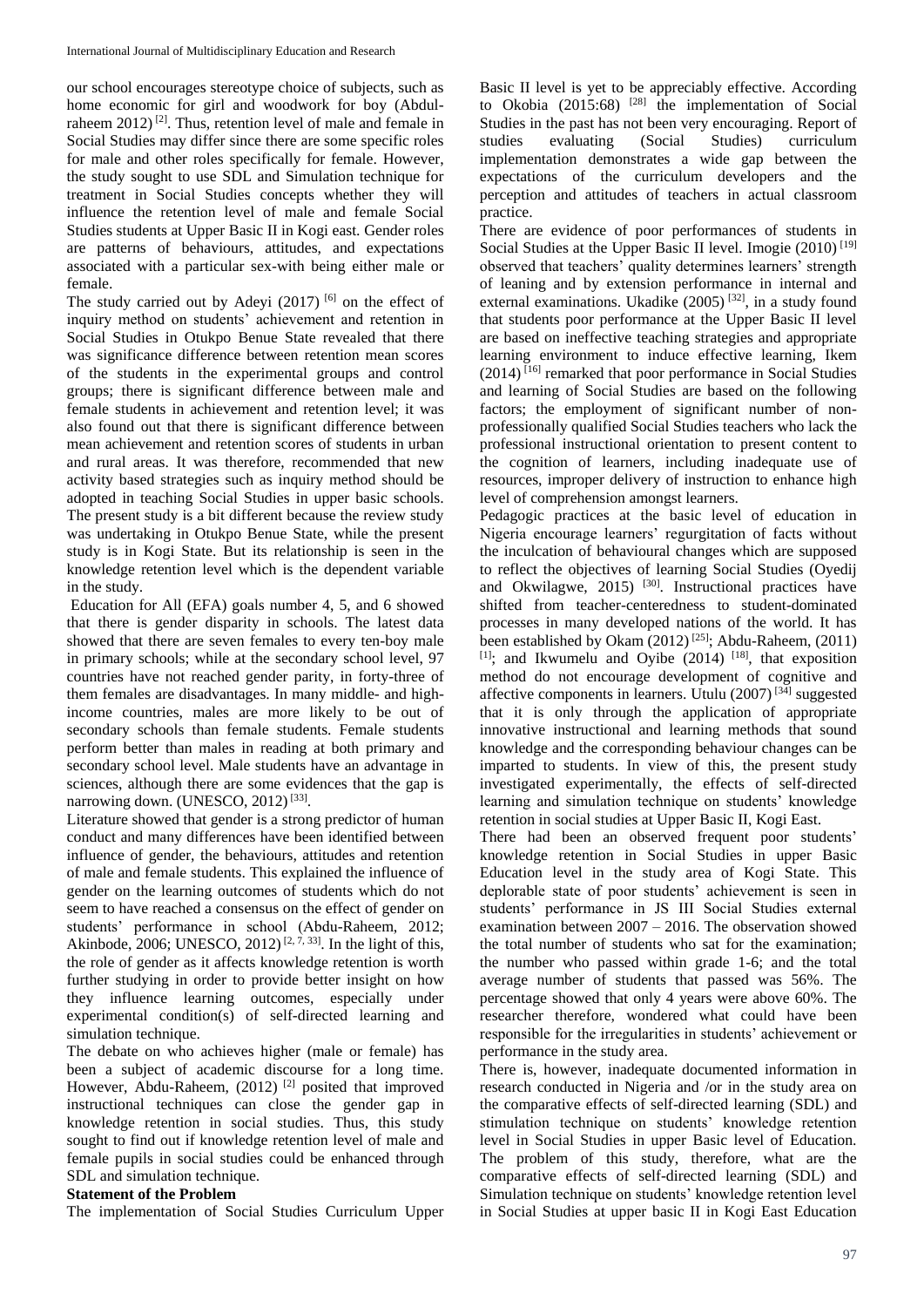zone?

# **Purpose of the Study**

The purpose of this study is to compare the effects of selfdirect learning (SDL) and simulation techniques on students' knowledge retention level in Social Studies at upper Basic II in Kogi East. Specifically, the study sought to:

- 1. Determine the difference in the mean retention scores of male and female students taught social studies using Self Directed Learning (SDL) strategy?
- 2. Find the difference in the mean retention scores of male and female students taught social studies using simulated technique
- 3. Find the interaction effect of methods and gender on students' mean retention scores in Social Studies.

# **Research Questions**

The study sought to provide answers to the following research questions:

- 1. What is the difference in the mean retention scores of male and female students taught social studies using Self Directed Learning (SDL) strategy?
- 2. What is the difference in the mean retention scores of male and female students taught social studies using simulation technique?
- 3. What is the interaction effect of methods and gender on students' means retention scores in Social Studies?

# **Hypotheses**

The following null hypotheses were formulated and tested at 0.05 level of significance:

- 1. There is no significant difference in mean retention scores of male and female students taught Social Studies using Self Directed Learning (SDL) Strategy
- 2. There is no significant difference in mean retention scores of male and female students taught Social Studies using simulation technique
- 3. There is no significant interaction effect of method and gender on students' mean retention scores in Social Studies

# **Research Method**

The study adopted quasi-experimental design of pre-test, post-test non-equivalent- group design. The reason for the adoption of this design is hinged on the fact that it is not possible to have a complete randomization of the subjects hence intact classes were assigned to experimental groups. The design was implemented in four stages. In the first stage, pretest was administered to the first and second experimental groups. In the second stage, self-directed learning was administered to experimental group 1, simulation technique were administered to experimental group 2. In the third stage, post test was administered to both groups. Finally, the subjects were tested after 8 weeks to ascertain the level of retention of what was learned and achieved.

This study was carried out in Kogi East Education zone of Kogi State. Kogi East Education zone is located between latitude  $7^{\circ}$  30' north of the equator and longitude  $6^{\circ}$  42' east of the Greenwich meridian. The area is bounded to the north by Benue State, to the west east by Enugu and Anambra States, to the south by River Niger and Benue Confluence. Kogi East has nine (9) local government areas, with the total

population of 1, 484, 345 with 759,738 male and 724,607 female (Population census figure of Nigeria, 2006). The researcher chooses the study area because Kogi East has quite a number of government owned co-educational upper basic schools that offer social studies at the West African Junior Secondary Certificate Examinations (WASSCE). Beside, from the literature that were reviewed, there had not been empirical records of the use of Self Directed Learning and Simulation Technique in determining the knowledge retention level of social students in the zone which justified the choice of the study area.

The target population of this study consisted of 18,560 Upper Basic II students from 150 public junior secondary schools in Kogi East Education zone for 2016/2017 academic session. This population according to Kogi Ministry of Education is made up of 10,240 male and 8,320 female. Out of the 150-public, co-educational schools, 6 schools were selected. 3 schools for experimental group I from old Ankpa Education Zone for Self Directed Learning, while 3 schools for experimental group II from old Dekina Education Zone for Simulation Technique.

The study used a multi-stage random sampling technique. In the first stage, purposive sampling technique was used to select 6 schools from the nine (9) Local Government Areas in Kogi East. The choice of purposive sampling technique was to enable equal and fair representation of Local Government Areas in the sample. In the 2nd stage, simple random sampling was used to pick Upper Basic II class in each school. The 3rd stage, the number of males and female were assigned to the experimental group one and two through a random sampling technique. The co-educational nature of the schools allowed for the determination of gender variable in the study- total of 442 Upper Basic II students for the sample; 232 (52.5%) males and 210 (47.5%) females.

Social Studies Retention Test (SSRT) was used as an instrument for data collection. In addition, lesson plans were used for treatment. The SSRT was designed by the researchers to test students' retention level in Social Studies. The instrument consisted of 50 multiple choice objective items with four options letter A-D but was scaled down to 40 items by the analysis. The instrument used was developed based on topics in Social Studies such as marriage, family, drug abuse, communication and religion which are drawn from Upper Basic II Social Studies curriculum and the topics cut across all terms. In constructing SSRT, consideration was given to the objectives of the contents as these served as a guide in determining the number of topics for each of the units that were studied. The items of SSRT are developed according to lower order questions, which represent knowledge and comprehension of cognitive domain and higher thinking processes covering application, analysis, synthesis and evaluation.

The two lesson plans on marriage, family, communication, drug abuse and religion are prepared by the researcher for the treatment both the experimental group 1 and group 2. The administration of the lesson plan covered upper basic II students and not more than 40 minutes duration as it has been in the school timetable. Previous knowledge of the students as regards the topics such as marriage, family, drug abuse, communication and religion were ascertained. Laid down steps in instructional delivery, evaluation, conclusion, summary as well as assignment were equally presented to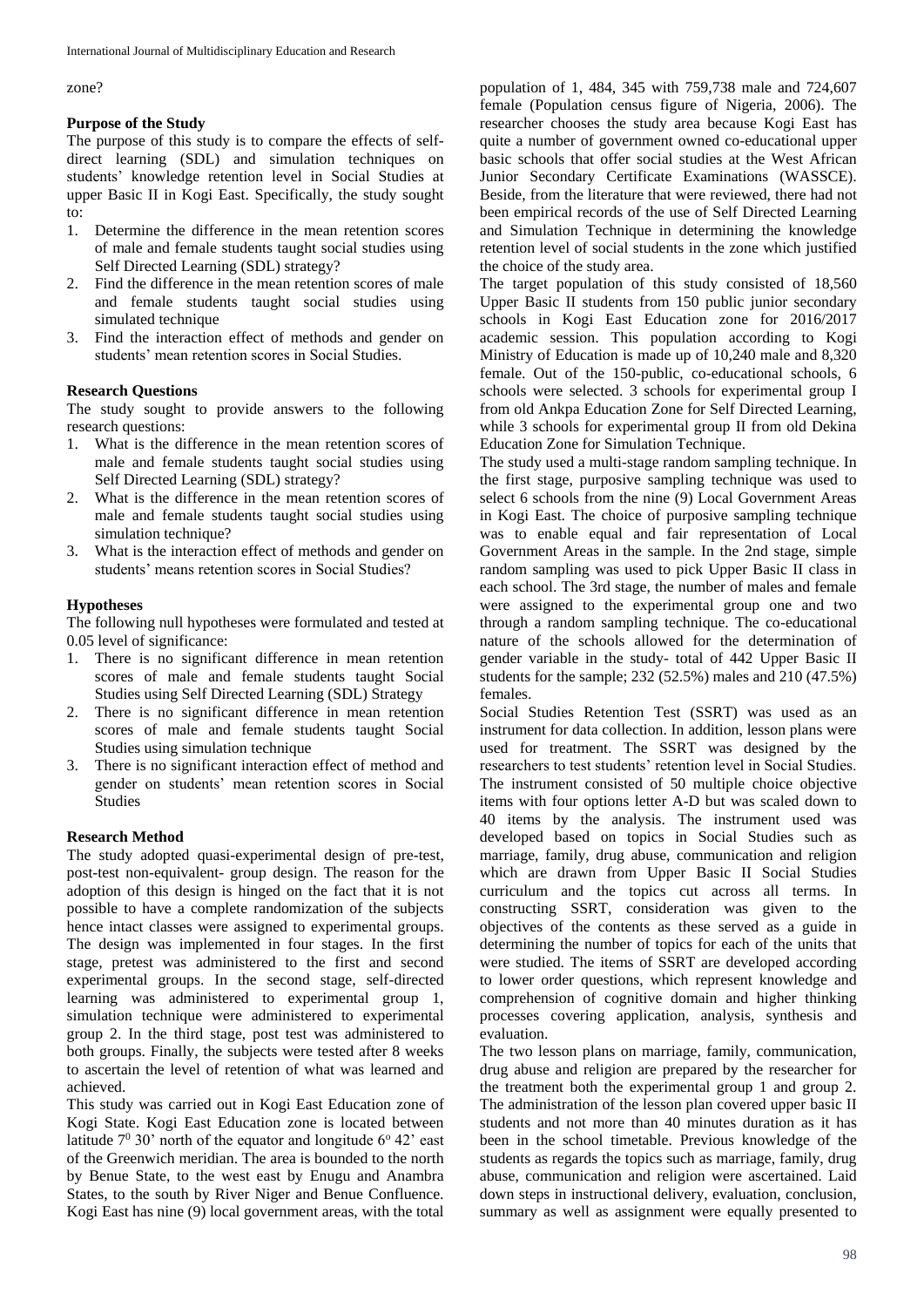### the students.

The instruments were presented to three experts, one in Social Studies Education, another in Curriculum and Teaching and the other in Test and Measurement from Department of Curriculum and Teaching, Benue State University, Makurdi for validation. These experts' advice was sought in terms of scope of coverage, content relevance, ambiguity and vagueness of expression. The experts also checked among other things whether SSAT answers are correct or not. Through this process, corrections were affected, additional items were framed and inappropriate items removed to ensure that the instruments were less ambiguous and capable of providing all the necessary information required for answering the research questions and testing the hypotheses. The SSRT had 50 items which were scrutinized by the analyst to 40.

A trial test was conducted in two secondary schools within the area of study, but outside the schools to be used for the main study. The data generated were used to compute the reliability of the two instruments. SSRT was administered to 36 students. Two days were used for the trial test, one day for each instrument. The regular Social Studies teachers served as a research assistant. The teacher was responsible for administration and collection of the instruments. The reliability of the SSRT was computed using Kuder-Richarson 21 formula. It yielded a reliability coefficient of 0.89. The instrument was considered to be sufficiently reliable to be used for the study as it met the condition of 0.70 set by Emaikwu (2012) as necessary for an instrument to be considered reliable.

The researcher obtained permission from the school principals, and letter of introduction were given to them. A week before the commencement of the experimental procedure, six research assistants were trained by the researcher. Intact classes were assigned to experimental groups. The researcher with the help of the research assistants administer SSRT in each of the schools selected. The students were taught by research assistants who were their regular Social Studies teacher. The criteria used in the selection of these assistants were people who have first degree in social studies and have at least five years of experience in teaching the subject. They were also currently teaching in Upper Basic II classes. Oral test and interviews were carried out after training to determine whether they have mastered instructional packages. The training was carried out in the following stages:

### **Training of Research Assistants**

Before the commencement of the treatment the researcher used (6) research assistants that were holders of Bachelor of Science in Education (B. Sc. Ed.) Social Studies with at least five years teaching experience in the selected schools. The research assistants were properly trained and coordinated on the necessary steps to handle the experimental group 1 and experimental group 11 lesson plans. The training was carried out in the following stages.

#### **Treatment Schedule**

This section covered training of research assistants, exposure of experimental group 1 to self-directed learning (treatment), and that of experimental group 11 to simulation technique. The normal time table of the schools was used for the study. Three research assistants were exposed to Self-Directed Learning strategy. Lesson plans to teach the

five topics selected in the experimental group 1, while on the order hand three research assistants were exposed to simulation technique in the experimental group II using simulation lesson plans on the five topics.

Data were analyzed using mean and standard deviation to answer the research questions. The hypotheses were tested at 0.05 level of significance using Analysis of Covariance (ANCOVA). This statistic was deemed appropriate because it eliminated bias which resulted from using intact classes whose equivalence in certain measures have been determined. This method removed the initial differences among the research respondents and control extraneous variables (Ali, 2006).

### **Results and Discussion Research Question 1**

What is the difference in the mean retention scores of male and female students taught social studies using Self Directed Learning (SDL) strategy?

The data which provide answer to this research question is presented in Table 8.

| <b>Table 1:</b> Mean and Standard Deviation of the Retention Scores of |
|------------------------------------------------------------------------|
| Male and Female Students taught Social Studies using Self-             |
| Directed Learning (SDL) Strategy                                       |

| Gender     |                | Pre SSAT | <b>Retention</b> | <b>Mean Gain</b> |
|------------|----------------|----------|------------------|------------------|
| Male       | Mean           | 35.0259  | 60.8879          | 25.8620          |
|            | N              | 116      | 116              |                  |
|            | Std. Deviation | 10.2842  | 8.9538           |                  |
| Female     | Mean           | 36.38    | 57.4100          | 21.0500          |
|            | N              | 100      | 100              |                  |
|            | Std. Deviation | 9.9275   | 9.4805           |                  |
| Difference |                |          |                  | 4.8120           |

Table 1 shows the mean retention scores of male and female students taught social studies using Self-Directed Learning (SDL) strategy. The table shows that 116male students and 110 female students in Upper Basic II were taught social studies using Self-Directed Learning (SDL) strategy. Table 8 indicates that the mean retention scores of male the students was 35.03 with a standard deviation of 10.28 during pre-test and the post test scores was 60.89 with a standard deviation of 8.95. While the mean retention scores of female students taught social studies using Self-Directed Learning (SDL) strategy was 36.38 with a standard deviation of 9.93 during pre-test, the post test scores was 57.41 with a standard deviation of 9.48. Table 8 further reveals that the mean gain of male students taught social studies using Self Directed Learning (SDL) strategy was 25.86 and that of the female students taught social studies using Self Directed Learning (SDL) strategy was 21.05. The mean difference between the retention scores of male and female students taught social studies using Self Directed Learning (SDL) strategy was 4.81 in favour of the male students.

### **Research Question**

What is the difference in the mean retention scores of male and female students taught social studies using simulation technique?

The data which provide answer to this research question is presented in Table 9.

**Table 2:** Mean and Standard Deviation of the Retention Scores of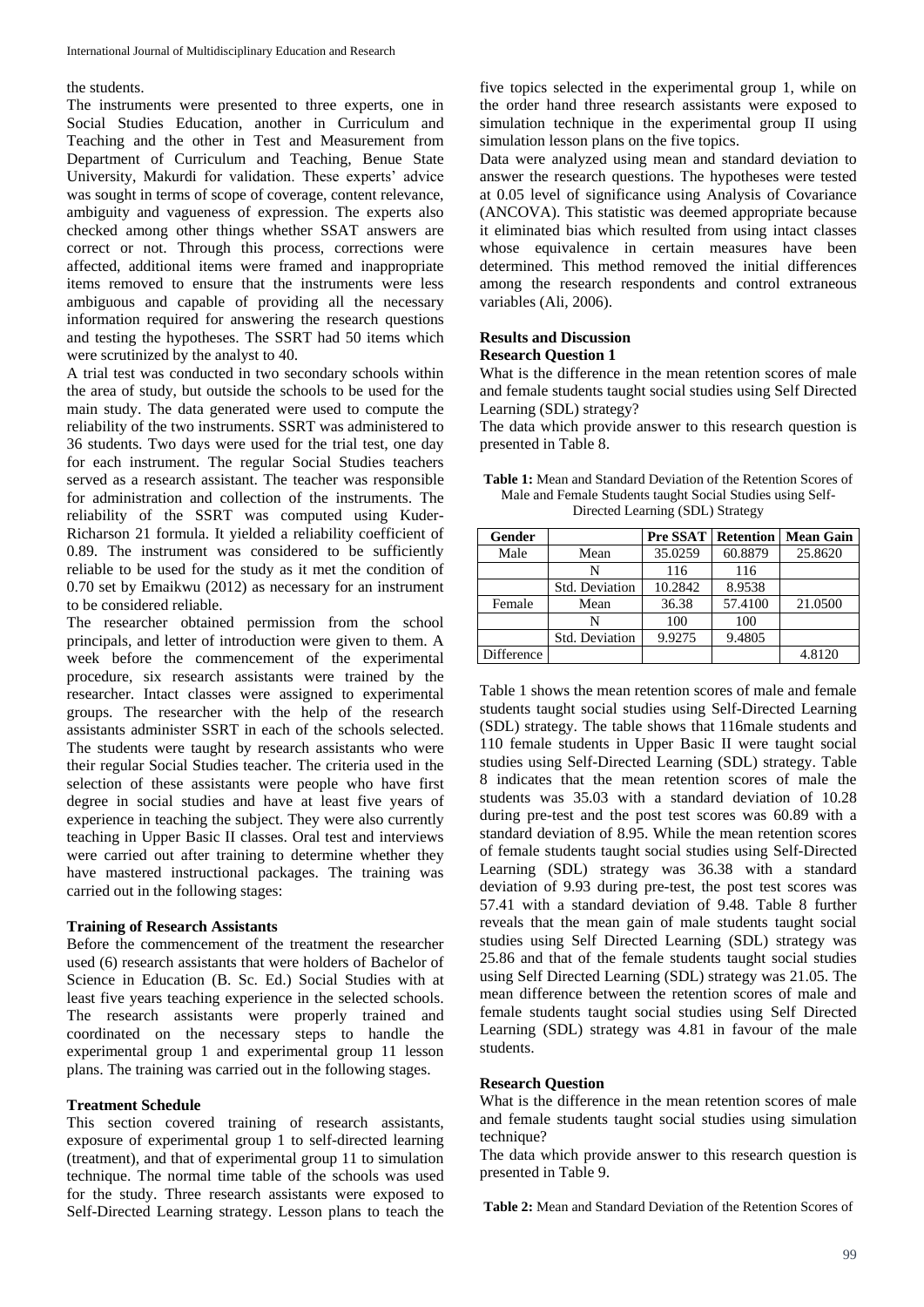Male and Female Students taught Social Studies using Simulation Technique

| Gender     |                |          |         | <b>Pre SSAT Retention Mean Gain</b> |
|------------|----------------|----------|---------|-------------------------------------|
| Male       | Mean           | 35.0259  | 49.4569 | 14.4310                             |
|            | N              | 116      | 116     |                                     |
|            | Std. Deviation | 10.28419 | 8.15970 |                                     |
| Female     | Mean           | 36.3600  | 47.5900 | 11.2300                             |
|            | N              | 100      | 100     |                                     |
|            | Std. Deviation | 9.92754  | 6.93708 |                                     |
| Difference |                |          |         | 3.2010                              |

Table 2 shows the mean retention scores of male and female students taught social studies using simulated technique. The table shows that 116male students and 110 female students in Upper Basic II were taught social studies using simulated technique. Table 9 indicates that the mean retention scores of male the students was 35.03 with a standard deviation of 10.28 during pre-test and the post test

scores was 49.46 with a standard deviation of 8.16. While the mean retention scores of female students taught social studies using simulated technique was 36.36 with a standard deviation of 9.93 during pre-test, the post test scores was47.59 with a standard deviation of 6.94. Table 9 further reveals that the mean gain of male students taught social studies using simulated technique was 14.43 and that of the female students taught social studies using simulated technique was 11.23. The mean difference between the retention scores of male and female students taught social studies using simulated technique was 3.20 in favour of the male students.

# **Research Question**

What is the interaction effect of methods and gender on students mean retention scores in Social Studies?

The data which provide answer to this research question is presented in Figure 3.



**Fig 1:** Interaction Effect of Methods and Gender on Mean Retention Scores of Students in Social Studies

In Figure 1, the profile plot/graph shows the interaction effect of methods and gender on student's retention scores in Social Studies. The figure further shows that there is interaction effect of methods and gender on students' retention scores in Social Studies at simulation technique. The interaction pattern shows that the plots for males and females intersected at simulation technique, this implies that there is interaction effect of method and gender on students'

means retention scores in Social Studies

#### **Hypothesis 1**

There is no significant difference in mean retention scores of male and female students taught Social Studies using Self-Directed Learning (SDL) Strategy.

The data for testing this hypothesis are presented in Table 17.

**Table 4**: ANCOVA on Mean Retention Scores of Male and Female Students taught Social Studies using Self-Directed Learning (SDL) Strategy

| <b>Source</b>   | <b>Type III Sum of Squares</b> | Df  | <b>Mean Square</b> |         | Sig. |
|-----------------|--------------------------------|-----|--------------------|---------|------|
| Corrected Model | 9818.198(a)                    |     | 4909.099           | 116.842 | .000 |
| Intercept       | 20719.563                      |     | 20719.563          | 493.150 | .000 |
| Pre SSAT        | 9168.598                       |     | 9168.598           | 218.223 | .000 |
| Gender          | 1007.509                       |     | 1007.509           | 23.980  | .000 |
| Error           | 8949.136                       | 213 | 42.015             |         |      |
| Total           | 777760.000                     | 216 |                    |         |      |
| Corrected Total | 18767.333                      | 215 |                    |         |      |

AR Squared =. 523 (Adjusted R Squared =. 519)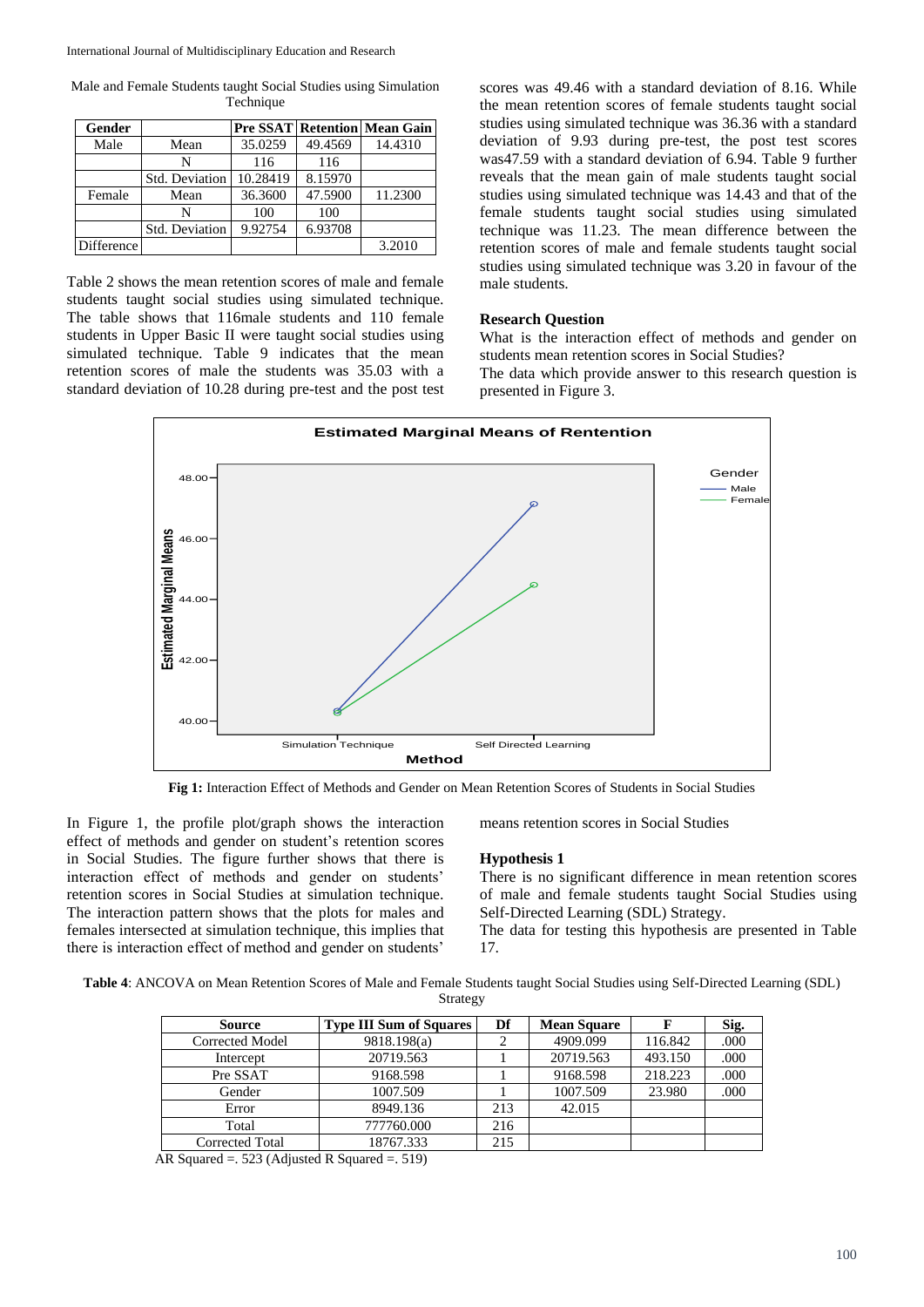Table 4 reveals that F  $(1, 215) = 23.980$ ;  $p = 0.00 < 0.05$ . Thus, the null hypothesis eight is therefore rejected. This implies that there is significant difference in mean retention scores of male and female students taught Social Studies using Self-Directed Learning (SDL) Strategy. Thus, it can be concluded that based on evidence from data analysis that there is significant difference between the mean retention scores of male and female students taught Social Studies using Self-Directed Learning (SDL) Strategy. The findings are in agreement with the findings of Abdul-Raheem (2011) [1] that there is a significant difference between the retention mean scores of the students in the experimental and control groups. The findings also agree with the finding of Adeyi  $(2017)$  <sup>[6]</sup> that there is significant difference between retention means scores of the students in the experimental group and those in the control group.

Retention as endurance of behaviour which have been learned or acquired when the behaviour is not utilized, is signified by being able to recall, relearn, recognized or reproduce. It is the power of remembering things or preservation of memory within the mind. The mind acquires the material of knowledge through sensation and perception, the acquired material need to be preserved and retained in the mind inform of image for knowledge to develop. Whenever a stimulus occurs retention images are reviewed or reproduced to enhance memory. Therefore, the learning of Social Studies should personate the students in such a

way that will touch their consciousness. Would these be achieved and retained through self-directed learning or simulation technique, the achievement of students would be greatly enhanced. The retention result of learning efficiency of male and female maybe different this provides the ground for channeling students into prescribe gender activities without segregation. This implies that the grouping of subject in our school encourages stereotype choice of subject such as home economic for girls and woodwork for boys could be eliminated by the use self-directed learning or simulation technique. Although, retention level of male and female in Social Studies differ since there are some specific role for male and other roles specifically for female as ascribe by the society. However, the study used SDL and Simulation technique for treatment in Social Studies concepts and found gender sensitivity retention level of male and female Social Studies students at Upper Basic II does not encourage the separation of the students into male and female before teaching especially where they previously exist as mixed in Kogi east.

### **Hypothesis 2**

There is no significant difference in mean retention scores of male and female students taught Social Studies using simulation technique.

The data for testing this hypothesis are presented in Table 18.

| <b>Source</b>   | <b>Type III Sum of Squares</b> | Df  | <b>Mean Square</b> |         | Sig. |
|-----------------|--------------------------------|-----|--------------------|---------|------|
| Corrected Model | 247.024(a)                     |     | 123.512            | 2.128   | .122 |
| Intercept       | 34679.454                      |     | 34679.454          | 597.577 | .000 |
| Pre SSAT        | 59.850                         |     | 59.850             | 1.031   | .311 |
| Gender          | 200.539                        |     | 200.539            | 3.456   | .064 |
| Error           | 12361.124                      | 213 | 58.033             |         |      |
| Total           | 522636.000                     | 216 |                    |         |      |
| Corrected Total | 12608.148                      | 215 |                    |         |      |

AR Squared =. 020 (Adjusted R Squared =. 010)

Table 5 reveals that F  $(1, 215) = 3.456$ ;  $p = 0.06 > 0.05$ . Thus, the null hypothesis nine is therefore not rejected. This implies that there is no significant difference in mean retention scores of male and female students taught Social Studies using simulation technique. Thus, it can be concluded that based on evidence from data analysis that male and female students taught Social Studies using simulation technique do not differ significantly in their mean retention scores. The findings are contrary to the findings of Yusuf and Adigun (2010)  $[35]$  that there is no significant gender difference at both the post-test and retention test of students.

Self-directed learning is presented in educational status and variety of actions including reading, comprehension, and debate, accessing resources, research and development. Taking time to prepare and studying in-depth are expected from students in self-directed learning. Consequently, selfdirected learning means an ability to sub-edit educational objectives, name resource, select and carry out proper educational strategy and evaluate instructional outcome as

well as learning experiences are possible approaches to eliminating the gender disparity being observed with the use of Self Directed Learning (SDL) Strategy.

Likewise, findings on the use of Simulation Technique (ST) and gender on the students' retention in social studies show that the retention scores of male and female students taught social studies using simulation technique was 3.20 in favour of the male students. This implies that the use of Simulation Technique (ST) is gender sensitive in favour of male based on their students' retention scores in social studies. To check if the difference in the mean gain is statistically significant it was found that there is no significant difference in mean retention scores of male and female students taught Social Studies using simulation technique.

## **Hypothesis 3**

There is no significant interaction effect of method and gender on students' means retention scores in Social Studies The data for testing this hypothesis are presented in Table 21.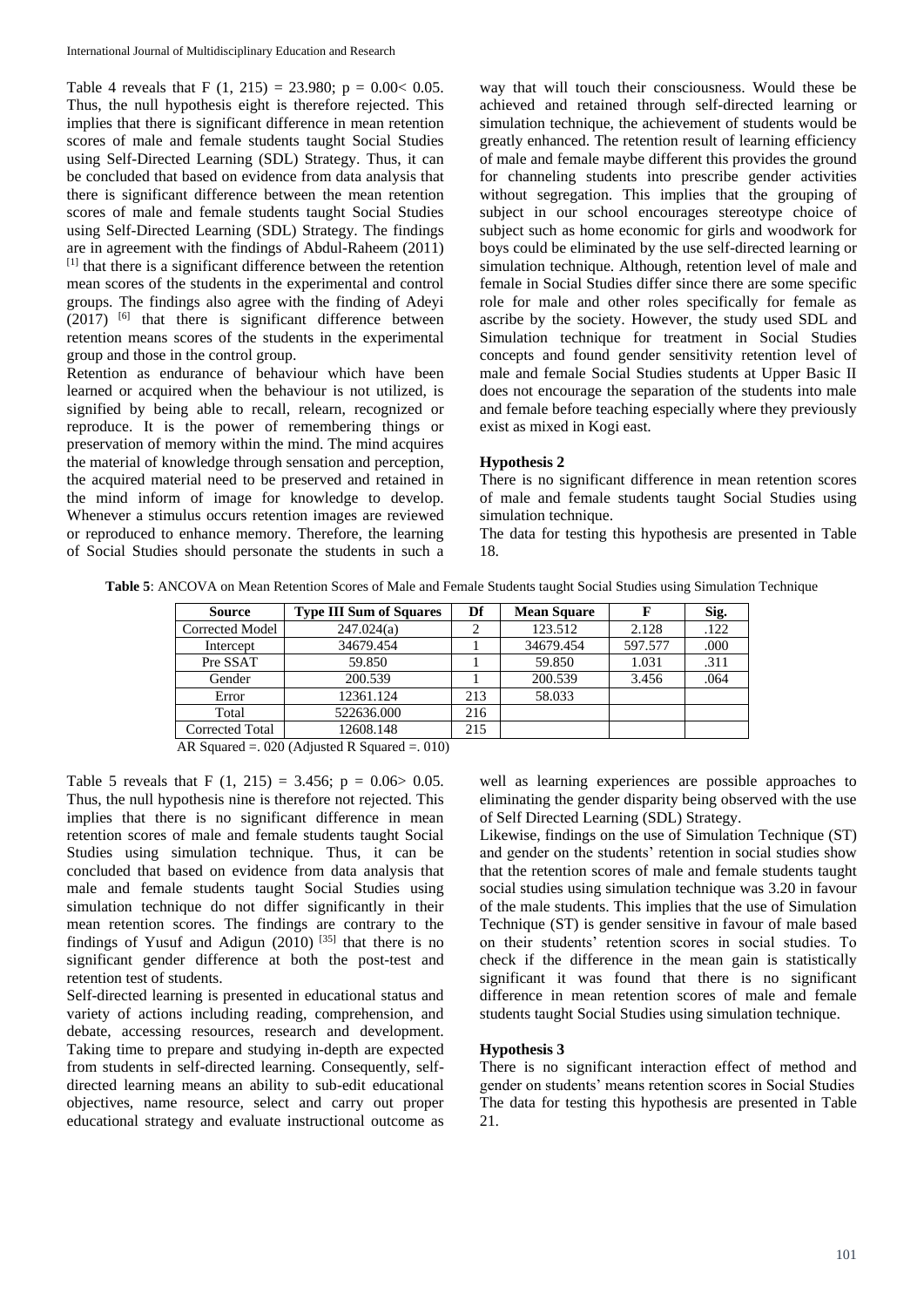|  |  |  |  |  |  | Table 6: Tests of Between-Subjects Effects Interaction of Methods and Gender on Students' Mean Retention scores in Social Studies |  |
|--|--|--|--|--|--|-----------------------------------------------------------------------------------------------------------------------------------|--|
|--|--|--|--|--|--|-----------------------------------------------------------------------------------------------------------------------------------|--|

| <b>Source</b>   | <b>Type III Sum of Squares</b> | df             | <b>Mean Square</b> |         | Sig. |
|-----------------|--------------------------------|----------------|--------------------|---------|------|
| Corrected Model | 24104.778(a)                   | $\overline{4}$ | 6026.195           | 203.278 | .000 |
| Intercept       | 20423.181                      |                | 20423.181          | 688.923 | .000 |
| Pre SSAT        | 11076.505                      |                | 11076.505          | 373.637 | .000 |
| Method          | 2621.956                       |                | 2621.956           | 88.445  | .000 |
| Gender          | 203.114                        |                | 203.114            | 6.852   | .009 |
| Method * Gender | 183.088                        |                | 183.088            | 6.176   | .013 |
| Error           | 12954.905                      | 437            | 29.645             |         |      |
| Total           | 857072.000                     | 442            |                    |         |      |
| Corrected Total | 37059.683                      | 441            |                    |         |      |

AR Squared =  $.650$  (Adjusted R Squared =  $.647$ )

Table 6 reveals that the interaction effect of methods and gender on students' mean retention was significant, F (1,  $441$ ) = 6.178, P= 0.01<0.05. Therefore, we reject the null hypothesis and draw conclusion that there is significant interaction effect of method and gender on students' mean retention scores in Social Studies. The findings disagree with that of Adeyi  $(2017)$  <sup>[6]</sup> that there is significant difference between male and female students in retention level. Male and female students were both festinated from the stimulation to engender improved performance.

### **Conclusion**

Based on the findings of this study, it was concluded that self-directed learning and simulation technique enhance student's interest, achievement and retention in social studies. It was concluded that social studies concept are better taught via self-directed leaning, since the students find themselves reassessing the importance of social studies and becoming more interesting. The study concluded that self-directed learning is gender sensitive in favour of male based on student's interest in social studies. Interest is a degree of choice that the leaner has within an instructional situation. Learners exhibited different levels of selfdirection in different learning situation.

The study concluded that students taught social studies using ST is gender sensitive in favour of male based on student's interest in social studies but in achievement and retention scores, the subject is not affected by gender.

Since self-directed learning and simulation techniques have been proven to be instrumental in helping teachers to teach Social Studies more meaningfully in improving students' knowledge retention; the persistent poor achievement of Upper Basic II social students need not to continue. There is hope that with self-directed learning and simulation technique. The situation can be changed or reduced to the minimal.

# **Recommendations**

The following recommendations were made in the light of the findings of this study.

- 1. Social Studies teachers should employ self-directed learning strategy and simulation techniques in their classroom interaction since they have the capacity to improve student's interest, achievement and retention in the subject.
- 2. Social Studies teachers should regularly provide the structure and opportunity for learners to employ these learning methods.
- 3. Students with low interest and achievement and female students who are observed to have less academic achievement should be encouraged academically since

they are influenced by the methods to succeed in a student-centered academic environment to close gender gap

- 4. In service training, seminars, work-shops and symposia should be organized by the state and federal ministry of education for training social studies teachers on the use of self-directed learning and simulation in teaching the subject.
- 5. Social studies teachers' guide and workbook including the modules on the use of self-directed learning are recommended.
- 6. Self-directed learning and simulation technique should be included in the training package of teacher education programme both in colleges of education and at university level to ensure that teacher trainees acquire necessary skills to effectively implement the techniques.

# **References**

- 1. Abdu-Raheem BO. Effects of problems-solving method on secondary schools students' achievement and retention in social studies*. Educational Leadership*. 2011; 43(1):35-39.
- 2. Abdu-Raheem BO. Gender differences and students' achievement and retention in social studies among junior secondary schools in Ekiti State. European Journal of Educational Studies. 2012; 4(1):155-161.
- 3. Adegoke BA. Multivariate statistical methods for behavioural and social sciences research. Ibadan: Esthom Graphic prints, 2013.
- 4. Adeyemi BA, Ajibade YA. The comparative effects of simulation games and brainstorming instructional strategies on junior secondary school students' achievement in social studies in Nigeria. *African Research Review*. 2011; 5(3):64-80.
- 5. Adeyemi BA. Effects of comparative learning and problem-solving strategies on junior secondary school schools students' achievement in social studies. Electronic Journal of Research in Educational Psychology. 2010; 6(3):691-708. Retrieved from http://www.investigation-psicopedogogical.org/revisit
- 6. Adeyi S. Effects of inquiry method on students' achievement and retention in social studies in Otukpo LGAs of Benue State, Nigeria. Unpublished Dissertation submitted to Faculty of Education, Benue State University, Makordi, 2017.
- 7. Akinbode GA. Gender difference in Nigerian junior secondary school academic achievement in English Language, 2006. Retrieved April 1, 2008 from http://www.inciser.org/imagesstories.Tesrjournal.
- 8. Ali A. Fundamental of research methods in education,